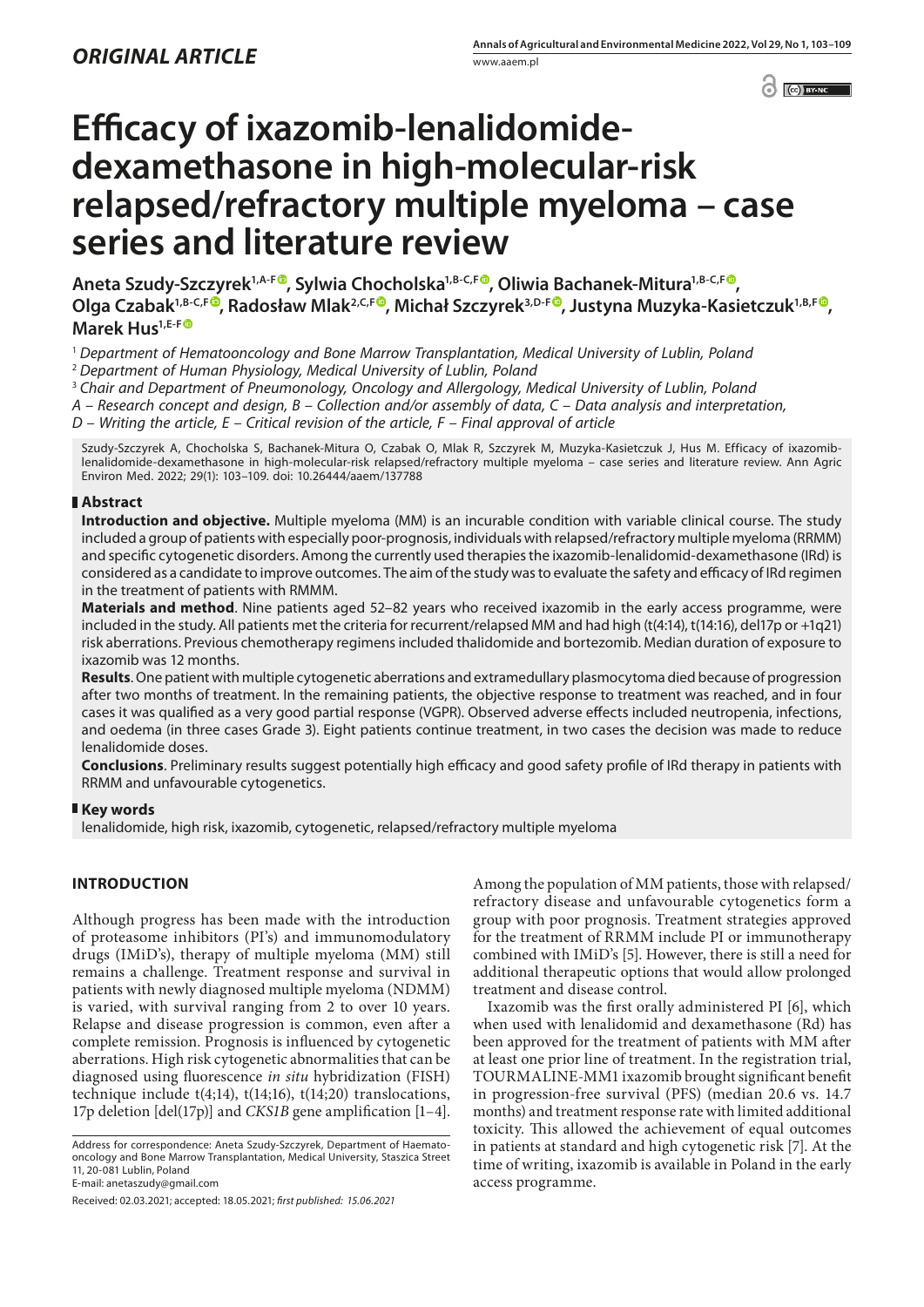## Aneta Szudy-Szczyrek, Sylwia Chocholska, Oliwia Bachanek-Mitura, Olga Czabak, Radosław Mlak, Michał Szczyrek et al. Efficacy of…

### **MATERIALS AND METHOD**

**Patients.** Between September 2018 – June 2020, patients diagnosed with high molecular risk RRMM treated with IRd in the Department of Haematooncology and Bone Marrow Transplantation in Lublin were analysed. The patients received ixazomib via an early access programme. To be eligible for the study, the patients were required tohave been treated previously with 1–3 treatment lines, to have no known resistance to lenalidomide or PIs, and have adequate performance status  $(\leq 2$  in the ECOG scale). Collection and analysis of data was performed independently from the Takeda Pharmaceutical Company. Patients had at least one cytogenetic aberration that was associated with poor prognosis, including:  $del(17p)$ ,  $t(4;14)$ ,  $t(14;16)$ .

All procedures were performed in accordance with the ethical standards of the institutional Research Committee and with the Helsinki Declaration. Local approval was obtained from the Bioethical Committee at the Medical University of Lublin (Consent No. KE-0254/77/2019). All patients gave informed consent to participate in the study.

**Cytogenetic assessment.** Bone marrow samples were studied. Cytogenetic analyses were performed in the Molecular Laboratory of the Department of Haematooncology and Bone Marrow Transplantation in Lublin.

Abnormalities characteristic of MM, such as TP53 gene deletion, *IGH* gene rearrangements  $- t(4;14)$ ,  $t(8;14)$ ,  $t(11;14)$ and t(14;16), as well as CKS1B gene amplification, were tested by simultaneous staining of cytoplasmic immunoglobulin with the fluorescence *in situ* hybridization (cIg-FISH) technique according to recommendations of Ross et al, with some modifications [8].

The following probes, all from Abbott Molecular (Abbott Park, IL, USA), were used: Vysis TP53/CEP 17 FISH Probe Kit for detection of del(17p13.1), Vysis IGH/FGFR3 Dual Colour, Dual Fusion Translocation Probe for detection of t(4;14)(p16;q32), Vysis IGH/MYC/CEP 8 Tri-colur, Dual Fusion Translocation Probe for detection of t(8;14) (q24;q32), Vysis IGH/CCND1 Dual Colour, Dual Fusion Translocation Probe for detection of t(11;14)(q13;q32), Vysis IGH/MAF Dual Colour, Dual Fusion Translocation Probe for detection of t(14;16)(q32;q23) and Vysis 1q21 CKS1B SpectrumOrange/1p32 CDKN2C SpectrumGreen FISH Probe Kit for the detection of amp(1q32). Fluorescent microscopic analysis was performed by scoring 100 AMCApositive plasma cells to determine the frequency of each aberration. Cut-off levels were 20% for deletion/amplification probes and 10% for dual fusion probes, according to the recommendations of the European Myeloma Network [8, 9]. Response to treatment was assessed according to the current International Myeloma Working Group (IMWG) guidelines [10].

## **OBJECTIVES**

The aim of the study was to describe the authors our experiences with treating high molecular risk RRMM patients using the IRd regimen. The primary endpoint was to establish an objective response rate (ORR; partial response (PR) or better), clinical benefit rate (CBR; minimal response (MR) or better) and disease control rate (DCR; stabilisation of disease

(SD) or better). In order to assess the safety of the treatment, time of exposure to ixazomib, treatment interruptions, and frequency of adverse effects (AE) were monitored. Severity of AE was assessed according to the Common Terminology Criteria for Adverse Events (CTCAE) v 5.0.

## **RESULTS**

**Study group.** Nine patients were included in the study – six men and three women; median age – 71 (52–82) years. Patients scored either 1 or 2 in the ECOG scale. Six patients were diagnosed with MM with a monoclonal component, there were also two cases of light chain disease, and one case of extramedullary plasmocytoma.

Eight patients had del(17p) deletion in 6–100% of plasmocytes (median 16%), one patient t(4;14) translocation in 100% of plasmocytes, and two – ampCKS1B amplifications in 55% and 100% of plasmocytes. Translocations t(11;14) (in 94% of plasmocytes) and t(8;14) (in 88% of plasmocytes) were confirmed in one patient each. In three patients, two high risk abnormalities were present. In seven cases, IRd was given as a second line, and in two patients it was a third line. Previous therapies were based on bortezomib and thalidomide. All patients met the criteria for relapsed MM. None of the patients had undergone prior ASCT.

**IRd treatment.** Patients were administered 4 mg of ixazomib on days 1, 8 and 15; 25 mg of lenalidomide on days 1–21; and 20–40 mg of dexamethasone on days 1, 8, 15 and 22, in a 28-day regimen. Lenalidomide dosing in patients with renal insufficiency was reduced according to recommendations. In two patients with estimated Glomerular Filtration Rate (eGFR) below 50mL/min, the starting doses of ixazomib was also reduced to 3 mg. Patients received antithrombotic, antibacterial and antiviral prophylaxis according to guidelines. Patients recieved additional treatment with intravenous biphosphonians. Median duration of exposure to ixazomib was 12 months. Detailed patient's data and data related to previous treatment are summarized in Table 1.

**Response and outcome.** Eight of the nine patients achieved objective response after the second treatment cycle [M-protein concentration was reduced by 28 to 72%, clonal serum free light-chains (sFLC) by 38 to 61%].

Clinical benefit was achieved by patients who previously received one  $(n=6)$  and two  $(n=2)$  lines of treatment, regardless of the previous treatment regimen [bortezomibthalidomide-dexamethasone (VTD): n=2; bortezomibcyclophosphamide-dexamethasone (VCD): n=4; bortezomibdexamethasone (VD): n=1; thalidomide-dexamethasone (TD): n=1). The longer time to progression after the first line treatment was associated with clinical response (13 vs. 3 months). At the time of writing, all eight patients who benefited from treatment are still on IRd therapy.

One death occurred due to disease progression after two months of treatment in a patient with two high-risk aberrations: del(17p) and t(4; 14). It is worth emphasizing that the presence of t(4; 14) was detected in all the plasmocytes. The patient was younger than the median of the study group (66 vs. 71.5 years), in worse performance status (ECOG 2), disease stage III according to the Durie-Salomon classification, and stage 3 according to the ISS scale. He was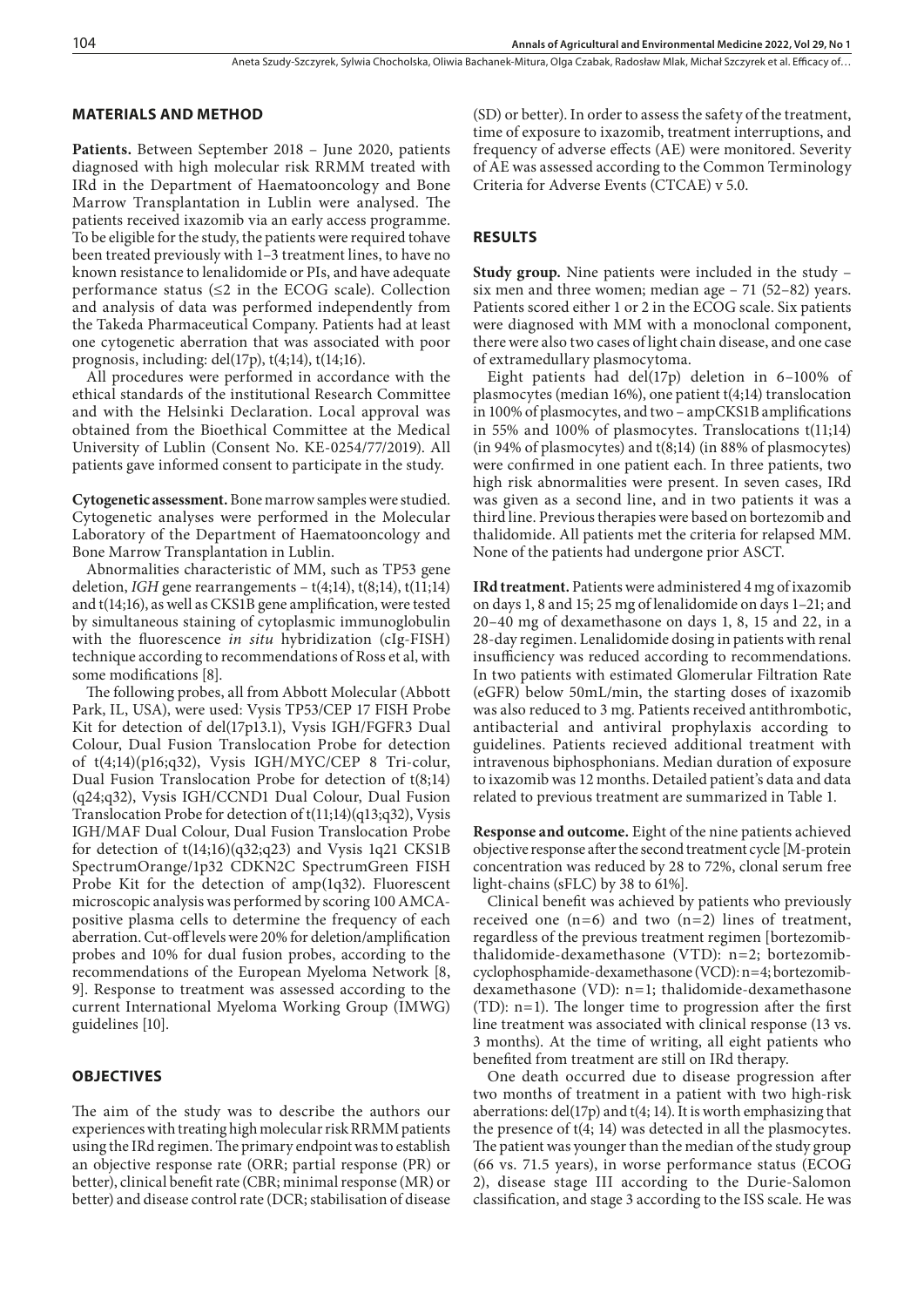Aneta Szudy-Szczyrek, Sylwia Chocholska, Oliwia Bachanek-Mitura, Olga Czabak, Radosław Mlak, Michał Szczyrek et al. Efficacy of…

|  |  | <b>Table 1.</b> Characteristics of study group |  |  |
|--|--|------------------------------------------------|--|--|
|--|--|------------------------------------------------|--|--|

| Variable                                                                                                                            | All patients, N=9             |
|-------------------------------------------------------------------------------------------------------------------------------------|-------------------------------|
| Male/female                                                                                                                         | 6/3                           |
| Age                                                                                                                                 | 71 (52-82)                    |
| Diagnosis<br>MM with a monoclonal component<br>MM with light chains<br>Extramedullary plasmacytoma                                  | 7<br>$\overline{2}$<br>1      |
| Disease status<br>Relapsed<br>Refractory                                                                                            | 9<br>$\Omega$                 |
| Monoclonal protein class<br>lgA<br>IgG                                                                                              | 1<br>6                        |
| Light chain type<br>Kappa<br>Lambda                                                                                                 | 6<br>3                        |
| High risk cytogenetic abnormalities (FISH)<br>del(17p)<br>t(4;14)<br>chromosome 1 amplification<br>$\geq$ 2 high risk abnormalities | 8<br>1<br>2<br>$\overline{2}$ |
| Other cytogenetic abnormalities (FISH)<br>t(11;14)<br>t(8;14)                                                                       | 1<br>1                        |

the only patient to be diagnosed with MM with IgA heavy chains and multiple extramedullary plasmocytomas. In the previous line of treatment, the patient received sixcycles of VTD chemotherapy, achieved a partial response, and the disease progressed three months after the end of therapy.

**Safety profile.** The most common adverse events were infections  $(n=5;$  mainly upper respiratory tract  $n=2$ ), neutropenia  $(n=2)$ and oedema (n=1). Grade 3 events were reported in three patients and included pneumonia (n=2) and neutropenia (n=1). Three patients had no adverse effects. Interruptions in the IRd treatment were required in six patients. The most common causes were grade 2 infections (n=4), grade 3 neutropenia (n=1) and the coexistence of grade 2 infection with grade 2 neutropenia  $(n=1)$ . In two patients, the lenalidomidedose was reduced due to worsening cardiac failure, and in two patients the doses of dexamethasone were reduced due to symptoms of intolerance – increased glycaemia, anxiety and sleep disturbances. Despite treatment interruptions and drug dose reductions, the patients benefited from therapy.

Detailed data on the clinical response to IRd chemotherapy depending on demographic and clinical variables are presented in Table 2.

#### **DISCUSSION**

In RRMM treatment, new drugs are usually administered alongside traditional cytostatics: PI +/- IMID +/ dexamethasone +/- cytostatic drug. The choice of optimal treatment is significantly influenced by the individual characteristic ofthea patient [11, 12, 13]. Risk is assessed based on published criteria. It is estimated that about 20% of patients do not fully benefit from treatment because of cytogenetic abnormalities, high β-2-microglublin, low-albumin or highserum LDH. Additional high-risk factors include plasma cell leukemia, extramedullaary plasmocytoma, and early and aggressive relapse [4, 14, 15].

| ECOG performance status                                                           |                |
|-----------------------------------------------------------------------------------|----------------|
|                                                                                   | 3              |
| 2                                                                                 | 6              |
| Durie-Salmon stage                                                                |                |
|                                                                                   | $\Omega$       |
| Ш                                                                                 | 1              |
| Ш                                                                                 | 8              |
| ISS stage                                                                         |                |
|                                                                                   | O              |
| $\overline{2}$                                                                    | 6              |
| 3                                                                                 | 3              |
| Creatinine clearance, mL/min                                                      |                |
| <30                                                                               | 1              |
| $30 - 50$                                                                         | 1              |
| >50                                                                               | 7              |
| Median time from start of first-line treatment to start of IRd,<br>months (range) | $16(7-70)$     |
| Treatment lines prior to IRd                                                      |                |
|                                                                                   | 7              |
| 2                                                                                 | $\overline{2}$ |
| Therapy regimens received prior to IRd                                            |                |
| Bortezomib-thalidomide-dexamethasone                                              | 3              |
| Bortezomib-cyclophosphamide-dexamethasone                                         | 5              |
| Bortezomib-dexamethasone                                                          |                |
| Cyclophosphamide-thalidomide-dexamethasone                                        |                |
| Thalidomide-dexamethasone                                                         | 1              |
| <b>Prior ASCT</b>                                                                 | $\Omega$       |

Current advances in RRMM treatment are related to recently approved treatment regimens, such as IRd, and regimens based on carfilzomib, pomalidomide or monoclonal antibodies (daratumumab, elotuzumab). These treatment regimens are increasingly used in day-to-day practice, replacing treatment options based on bortezomib or lenalidomide [16, 17].

Ixazomib is the first orally administered PI recommended for RRMM treatment by the Food and Drug Administration (FDA) in the USA in 2015, and the European Medicines Agency (EMA) in 2016. The drug was registered based on the results of the phase 3 TOURMALINE-MM1 study, in which superiority of IRd over placebo-Rd was shown. Total response rate was 78% in the IRd group and 72% in the placebo-Rd group, complete response (CR) and VGPR were 48% and 39%, respectively. Significant improvement in median PFS was achieved (20.6 months vs. 14.7 months, hazard ratio (HR) 0.74; p=0.01). Benefit, understood as improvement in PFS, was observed in all defined subgroups of patients, including those with high risk cytogenetic abnormalities. The study group included 137 patients with t(4;14) and t(14;16) translocations in at least 3% of plasmocytes and del(17p) deletion in 5% of cells. Relevant improvement in PFS median after ixazomib (21.4 vs 9.7 months, p=0.02) was discovered. What is particularly important is that ixazomib treatment led to equalization of outcomes in patients with standard and high cytogenetic risk (PFS median 21.4 and 20.6 month) [7, 18].

In the TOURMALINE-MM1 study, among high risk patients treated with ixazomib there was a lower number of deaths than in the placebo group (15/75 and 24/62, respectively). Adverse events were the reason to stop therapy in 17% of patients in the IRd group and 14% of patients in the placebo-Rd group. Thrombocytopenia was noted in 31% of patients treated with ixazomib and 16% in the placebo group; stage 3 and 4 of thrombocytopenia was more common in the IRd group (12% and 7% accordingly), compared to placebo-Rd (5% and 4%, accordingly). Frequency of platelet transfusion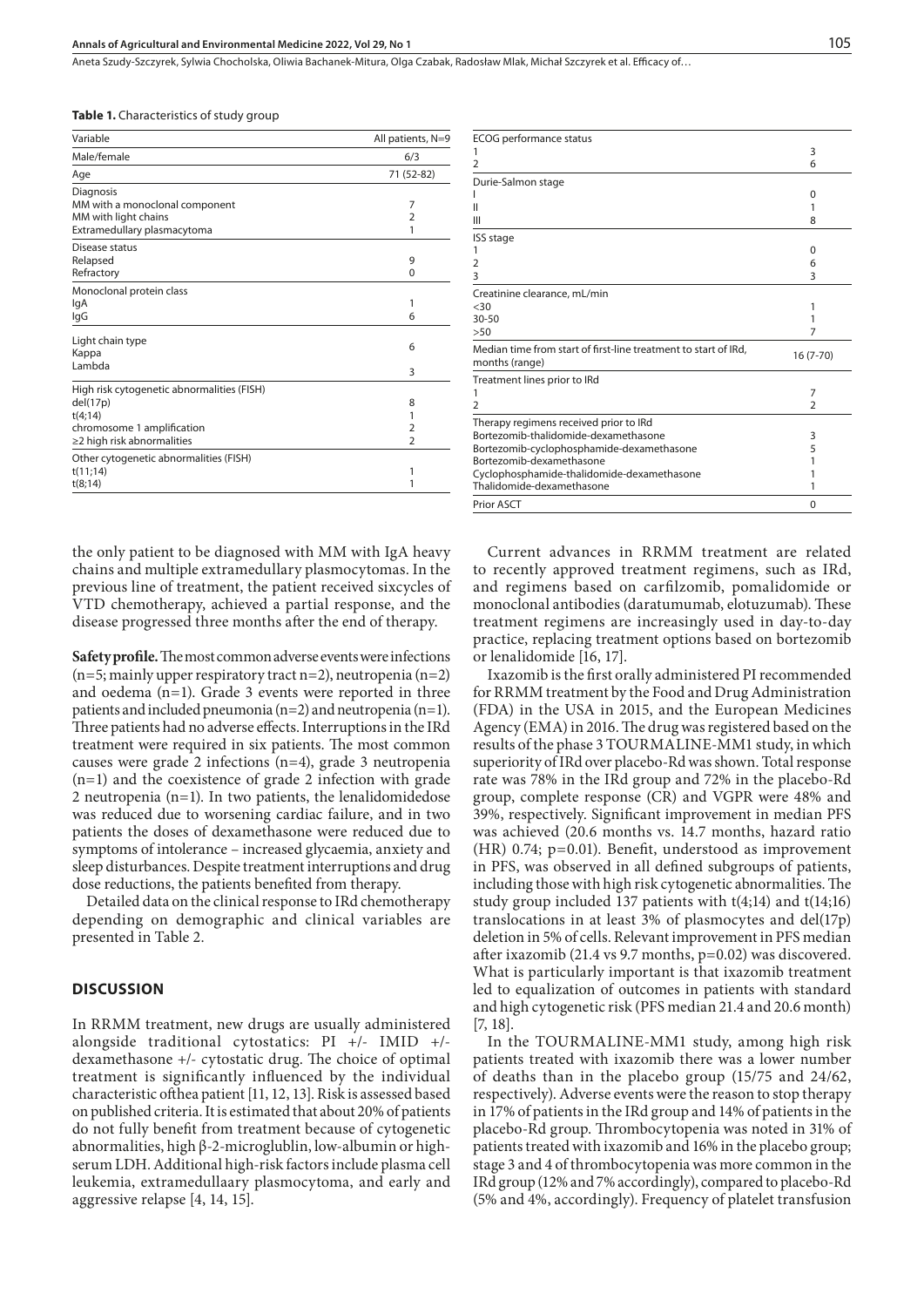Aneta Szudy-Szczyrek, Sylwia Chocholska, Oliwia Bachanek-Mitura, Olga Czabak, Radosław Mlak, Michał Szczyrek et al. Efficacy of…

|  |  |  |  |  |  |  | <b>Table 2.</b> Clinical response depending on selected demographic and clinical variables |  |  |  |  |  |
|--|--|--|--|--|--|--|--------------------------------------------------------------------------------------------|--|--|--|--|--|
|--|--|--|--|--|--|--|--------------------------------------------------------------------------------------------|--|--|--|--|--|

|                                                                                   | Clinical response |                |  |
|-----------------------------------------------------------------------------------|-------------------|----------------|--|
| Variable                                                                          | No                | Yes            |  |
|                                                                                   | (1 patient)       | (8 patients)   |  |
| Gender                                                                            | 1                 | 5              |  |
| Male                                                                              | 0                 | 3              |  |
| Female                                                                            |                   |                |  |
| Age (median [range])                                                              | 65                | 69.5 (52-81)   |  |
| Diagnosis                                                                         | 0                 | 6              |  |
| MM with a monoclonal component<br>MM with light chains                            | 0                 | $\overline{2}$ |  |
| Extramedullary plasmacytoma                                                       | 1                 | 0              |  |
| Disease status                                                                    |                   |                |  |
| Relapsed                                                                          | 1                 | 8              |  |
| Monoclonal protein class                                                          |                   |                |  |
| lgA                                                                               | 1                 | 0              |  |
| lgG                                                                               | 0                 | 6              |  |
| Light chain type                                                                  | 1                 | 5              |  |
| Kappa                                                                             | 0                 | 3              |  |
| Lambda                                                                            |                   |                |  |
| del(17p) (%)                                                                      | 6                 | 16 (6-100)     |  |
| t(4;14)(%                                                                         | 100               | 0              |  |
| $\geq$ 2 high risk abnormalities                                                  | 1                 | 2              |  |
| Yes                                                                               | 0                 | 6              |  |
| No                                                                                |                   |                |  |
| Other cytogenetic aberrations (e.g. t(11;14);<br>t(8;14)                          | 0                 | 4              |  |
| Yes                                                                               | 1                 | 4              |  |
| No                                                                                |                   |                |  |
| ECOG performance status at the start of Ird                                       |                   |                |  |
| therapy                                                                           | 0                 | 3              |  |
| 1                                                                                 | 1                 | 6              |  |
| $\overline{2}$                                                                    |                   |                |  |
| Durie-Salmon stage<br>ı                                                           | 0                 | 0              |  |
| Ш                                                                                 | $\Omega$          | $\overline{2}$ |  |
| Ш                                                                                 | 1                 | 6              |  |
| ISS stage                                                                         |                   |                |  |
| 2                                                                                 | 0                 | 6              |  |
| 3                                                                                 | 1                 | 2              |  |
| Creatinine clearance, mL/min                                                      |                   |                |  |
| $<$ 50                                                                            | 0                 | 1              |  |
| >50                                                                               | 1                 | 7              |  |
| Median time from start of first-line treatment<br>to start of IRd, months (range) | 9                 | $16.5(7-72)$   |  |

was comparable in both groups (8% and 6%, respectively). The situation was similar in the case of severe adverse effects related to thrombocytopenia (2% in each group) and necessity of treatment cessation because of toxicity (1% in each group). The most common non-haematological adverse effects in both groups were gastrointestinal disorders and rash. Gastrointestinal adverse effects were more common in the IRd group comparted to the placebo-Rd group, but were observed mainly in the first three months of therapy, had low intensity, and were alleviated by symptomatic treatment. Rash was observed in 36% of patients in the ixazomib group and 23% in the placebo-Rd group; symptoms were noted mainly during the first three months of therapy and were frequently self-limiting. Peripheral polyneuropathy occurred in 27% of patients in the IRd group and 22% in the placebo-Rd group. In both groups, these symptoms were mostly grade 1 or 2, and grade 3 only in 2% of patients. There were no differences between the two groups regarding the frequency of cardiac failure, arrhythmia, hypertension and myocardial infarction. In the 23-months long analysis there were no significant differences in frequency of secondary neoplasm. The quality of life of the patients was similar in both groups [7, 18, 19].

|                                                                                                                                                                                  | Clinical response |                      |  |  |
|----------------------------------------------------------------------------------------------------------------------------------------------------------------------------------|-------------------|----------------------|--|--|
| Variable                                                                                                                                                                         | No<br>(1 patient) | Yes<br>(8 patients)  |  |  |
| Treatment lines prior to IRd<br>1<br>2                                                                                                                                           | 1<br>$\Omega$     | 6<br>$\overline{2}$  |  |  |
| Prior first line chemotherapy regimen<br>Cyclophosphamide-thalidomide-<br>dexamethasone<br>Bortezomib-thalidomide-dexamethasone<br>Bortezomib-cyclophosphamide-<br>dexamethasone | 0<br>1<br>0       | 1<br>2<br>5          |  |  |
| Number of first line chemotherapy cycles                                                                                                                                         | 6                 | $6.5(5-8)$           |  |  |
| Duration of first line treatment [months]                                                                                                                                        | 6                 | $7(4-12)$            |  |  |
| Time to progression after first line treatment<br>[months]                                                                                                                       | 3                 | 13 (2-30)            |  |  |
| Age at the time of start of IRd chemotherapy                                                                                                                                     | 66                | 71.5 (52-82)         |  |  |
| M-protein concentration before IRd<br>chemotherapy (g/dl)                                                                                                                        | 1.25              | 1.635 (1.09-2.41)    |  |  |
| Clonal sFLC concentration before Ird<br>chemotherapy (mg/l)                                                                                                                      | 35.81             | 56.81 (9.49-1204.06) |  |  |
| Haemoglobin (HGB) concentration before IRd<br>chemotherapy (g/dl)                                                                                                                | 8.3               | 11.55 (9.2-14.5)     |  |  |
| Platelets (PLT) before IRd chemotherapy (K/ul)                                                                                                                                   | 170               | 221 (96-302)         |  |  |
| Creatinine concentration before IRd<br>chemotherapy (N: 0.2-.,2 mg/dl)                                                                                                           | 1.04              | 1.07 (0.81-4.27)     |  |  |
| Calcium before treatment (N: 2.2 -2.55 mmol/l)                                                                                                                                   | 2.39              | 2.32 (2.2-2.46)      |  |  |
| Duration of IRd chemotherapy [months]                                                                                                                                            | 2                 | 14 (7-20)            |  |  |
| Interruptions in IRd chemotherapy<br>No<br>Yes                                                                                                                                   | 1<br>$\Omega$     | 2<br>6               |  |  |
| Interruptions in IRd chemotherapy [causes]<br><b>Infections</b><br>Grade 3 neutropenia<br>Grade 2 infection with grade 2 neutropenia                                             |                   | 4<br>1<br>1          |  |  |
| Interruptions in IRd chemotherapy [months]                                                                                                                                       | $\Omega$          | $1.5(0.5-3)$         |  |  |
| Disease progression<br>No<br>Yes                                                                                                                                                 | 0<br>1            | 8<br>$\Omega$        |  |  |
| Death<br>No.<br>Yes                                                                                                                                                              | 0<br>1            | 8<br>0               |  |  |

According to the consensus of the IMWG (2016) in patients with RRMM and high risk cytogenetic mutations, the use of a 3-drug regimen that includes IMiD and PI is advised [3]. Previous observations proved that Rd treatment is suboptimal in this patient population [3, 19, 20]. It was proven that an unfavourable prognosis related to del(17p) was improved by prolonged administration of bortezomib [21]. However, benefits from prolonged bortezomib therapy seems to be severely limited because of its toxicity profile [22, 23]. It was also proven that the addition of carfilizomib to Rd brought clinical benefit in a group of patients with high molecular risk, although the results were worse than in case of standard risk patients [20]. In the TOURMALINE-MM1 study patients continued IRd therapy until disease progression or unacceptable toxicity occurred. Efficacy, good risk profile, oral administration, and the ntial of prolonged treatment led to similar results in patients a standard and high risk [7, 19].

The mechanism of PI action in patients with high molecular risk MM is not fully understood, although there is a hypothesis that increased efficacy in patients with del(17p) and loss of one allele of p53 gene is related to increased level of p53 protein resulting from inhibition of proteasome activity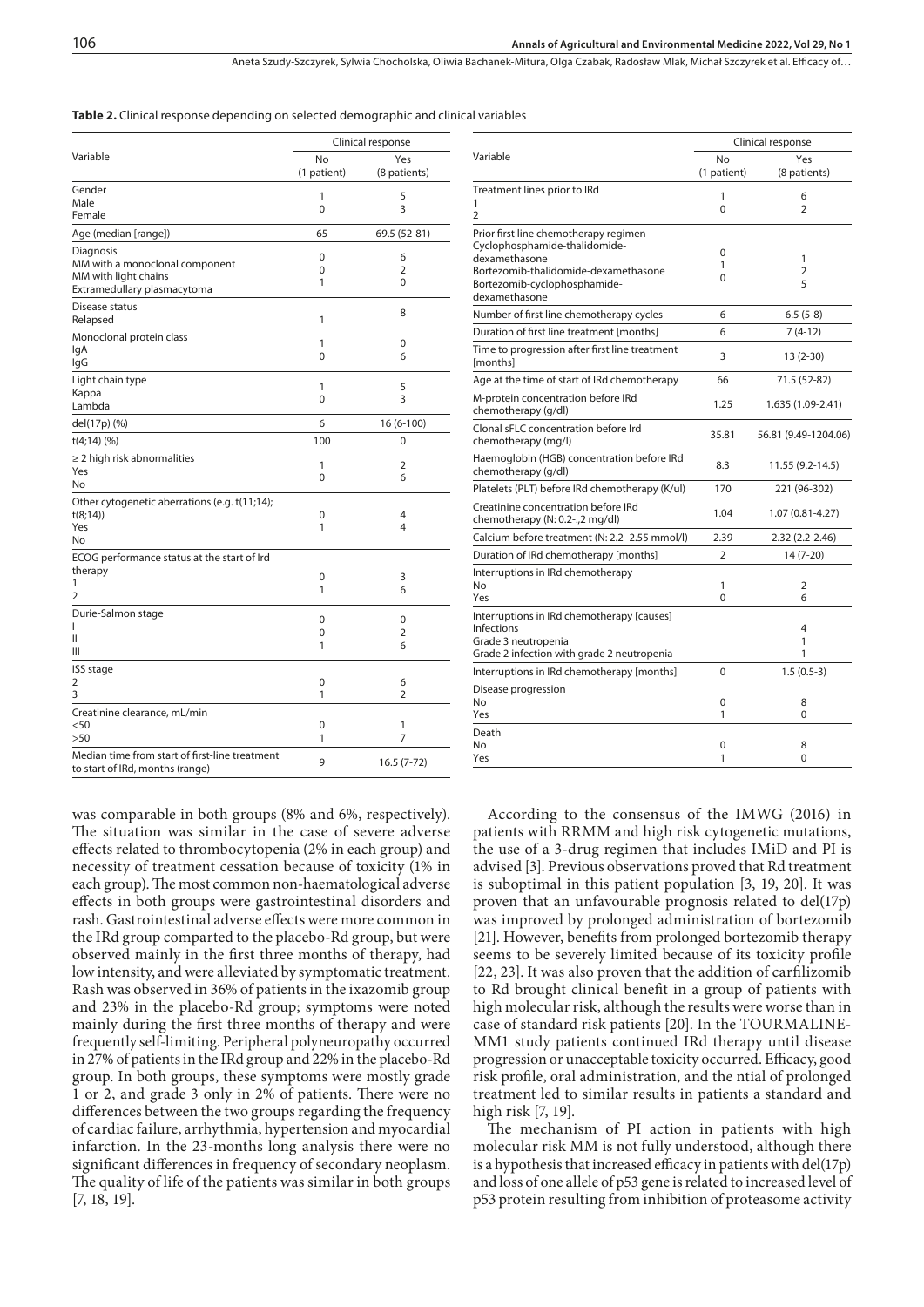which results in apoptosis [23, 24, 25, 26]. It is suggested that prolonged proteasome inhibition may lead to maintaining the activity of this important neoplasm inhibitor.

The influence of the size of cell clone with high risk traits on treatment effects remain unclear [27]. In recent publications in which an analysis of new therapies was conducted, the threshold for detecting cytogenetic abnormalities was highly variable, from the presence of changes in single cells in ELOQUENT-2 [28], 1.5% -7.5% in the S0777 study [29], to 60% of cells in the RE study [20]. Interpretation of the results remains difficult. Interestingly, the TOURMALINE-MM1 study demonstrated that the benefit in relation to PFS was constant and did not depend on the size of cell clone with del(17p),  $t(4;14)$  and amp(1q21). It was shown that median PFS was similar for two different thresholds for detecting del(17p), 5% and 20% (in both cases 21.4 months, HR 0.490 – 0.61). In *post hoc* analysis it was found that in patients with a del(17p) threshold value of 60%, the median PFS was shorter (15.7 months); however, because of the small size of the study group, the authors suggested cautious interpretation of the data. In all cases, significant improvement relative to the patients treated with placebo-Rd was observed (PFS median for 5%, 20% and 60% thresholds was 9.7, 6.7 and 5.1 month, respectively). Among patients with t(4;14), the benefit from ixazomib treatment was observed in patients with 3%, 20% and 60% thresholds (HR 0.518–0.685) [18, 19].

In the current study group, del(17p) was present in both responders and non-responders. In a patient who did not benefit from treatment, the percentage of plasmacytes with del(17p) was 6%, lower than in responders (median 16%). The presence of t(4;14) was associated with a lack of response to treatment – the only patient with a lack of response was a carrier of this mutation; however, it was not found in any of the eight patients who benefited from treatment. Translocation t(14;16) was not found in any of the examined patients. The presence of t(11; 14) or t(8; 14) did not affect the efficacy of treatment. While  $t(11; 14)(q13; q32)$  is the most common translocation in MM patients, one of the less common cytogenetic disorders, t(8; 14)(q24; q32), is associated with MYC oncogene rearrangement. Both changes are still considered aberrations of unknown prognostic significance. However, there are single reports noting that the presence of t(8; 14) and t(11; 14), especially with the coexistence of other high risk aberrations, may be associated with an unfavouable prognosis in patients with MM [30, 31, 32].

According to the consensus of the IMWG (2016),amp(1q21) was added to high risk cytogenetic aberrations in MM [5, 33, 34]. In the TOURMALINE-MM1 study, *post hoc* analysis was performed in order to assess the effects of treatment in patients with this mutation. Acquired data suggests benefit in relation to PFS median in patients treated with IRd vs. placebo-Rd with both isolated amp(1q21) (3% threshold; HR, 0.781; 95% CI, 0.492–1.240), and in the group at extended high risk (≥2 changes, HR 0.644; 95% CI 0,474–0.928). Interestingly, the improvement of median PFS with IRd relative to placebo-Rd seems to be somewhat shorter in the group with isolated change. These observations indicate the need for further research. It is suggested that amp(1q21) commonly coexists with other cytogenetic abnormalities, such as del(1p), which may also lead to worse treatment outcomes.

Dash et al. demonstrated that the addition of ixazomib to Rd brings clinical benefit in patients with MM with non-canonical NF-κB pathway activation, which is a suggested mechanism of activity in high-risk MM with 1q21 amplification. The authors used DNA/RNA sequencing data from 339 patients in the phase III TOURMALINE-MM1 study. In 49 patients, non-canonical NF-κB pathway mutations were found. In those patients PFS was significantly longer in the IRd group compared to placebo-Rd group (HR 0.23) [35]. In the current study, amp(1q21) was detected in two patients – in 55% and 100% of plasmocytes. In those patients, administering IRd triplet brought clinical benefit, but limited only to SD.

The first real world data about IRd use in a group of 30 patients treated at the UK Haematology Centre were presented in 2017 during European Haematology Association Conference. Median age of patients – 65 years, median number of previous treatment lines – 2 (2–5), with all patients previously treated with PI (29 with bortezomib and five with carfilzomib); eight were resistant to therapy. Three patients had previously received lenalidomide. In 23 patients, ASCT was performed. Eighteen patients had unfavourable cytogenetic aberrations, among whom six were characterized by loss of TP53 protein. The median number of completed treatment cycles was 6. ORR – 70.8% (PR 13 (54.1%), VGPR 3 (12.5%), CR 1 (4.2%)). For patients resistant to previous PI therapy, ORR was 37.5% (PR 2 (25%), VGPR 1 (12.5%)). PFS median in patients with TP53 loss was 7.5 months. IRd therapy was well tolerated. In five cases neutropenia and thrombocytopenia of stages 3–4 was observed, one patient had been diagnosed with anaemia stage 4. Because of toxicity, the ixazomib dose was reduced in four patients and treatment was stopped in one [36].

Hajek et al. presented data about IRd therapy in RRMM from the Insight MM Observational Study and the Czech Registry of Monoclonal Gammopathies (RMG). 163 patients from nine countries (50 INSIGHT MM, 113 from Czech RMG) were included in the analysis. Age median was 67 years (range: 39–84), 71% had ECOG PS ≥1. Median time between diagnosis and the beginning of treatment with IRd was 42.6 months. A total of 50% / 30% / 20% patients had been administered IRd as a therapy of the  $2/3 / \ge 4$  line. Previous therapies included bortezomib in 89% patients, thalidomide in 42%, lenalidomide in 21%, carfilzomib in 11%, daratumumab in 3% and pomalidomide in 2%. 61% of patients who had undergone bone marrow transplantation before the analysed therapy. Data about the best response to treatment was available in 105 patients, among whom ORR was achieved in 74%, and ≥VGPR in 31% of patients. Median PFS was 20.9 months (95% CI: 13.0–28.7). Median overall survival (OS) was not reached. Reduction of ixazomib and lenalidomide doses was required in 15% and 30% of patients, respectively; however, only in 11% and 21% it was caused by toxicity [37].

Terpos et al. published new real-world data about the efficacy of IRd in RRMM. The study was conducted on a group of 155 patients who received ixazomib via an early access programme in Greece, UK, and the Czech Republic; median age – 68 years; 17% had ECOG ≥2; median number of previous therapies was one (range: 1–7); 91%, 47% and 17% received bortezomib, thalidomide and lenalidomide, respectively. Median duration of exposure to ixazomib was 9.6 months. Total response rate was 74%, including 35% of VGPR or better (including 16% CR). Median PFS reached 27.6 months. IRd treatment for more than six months was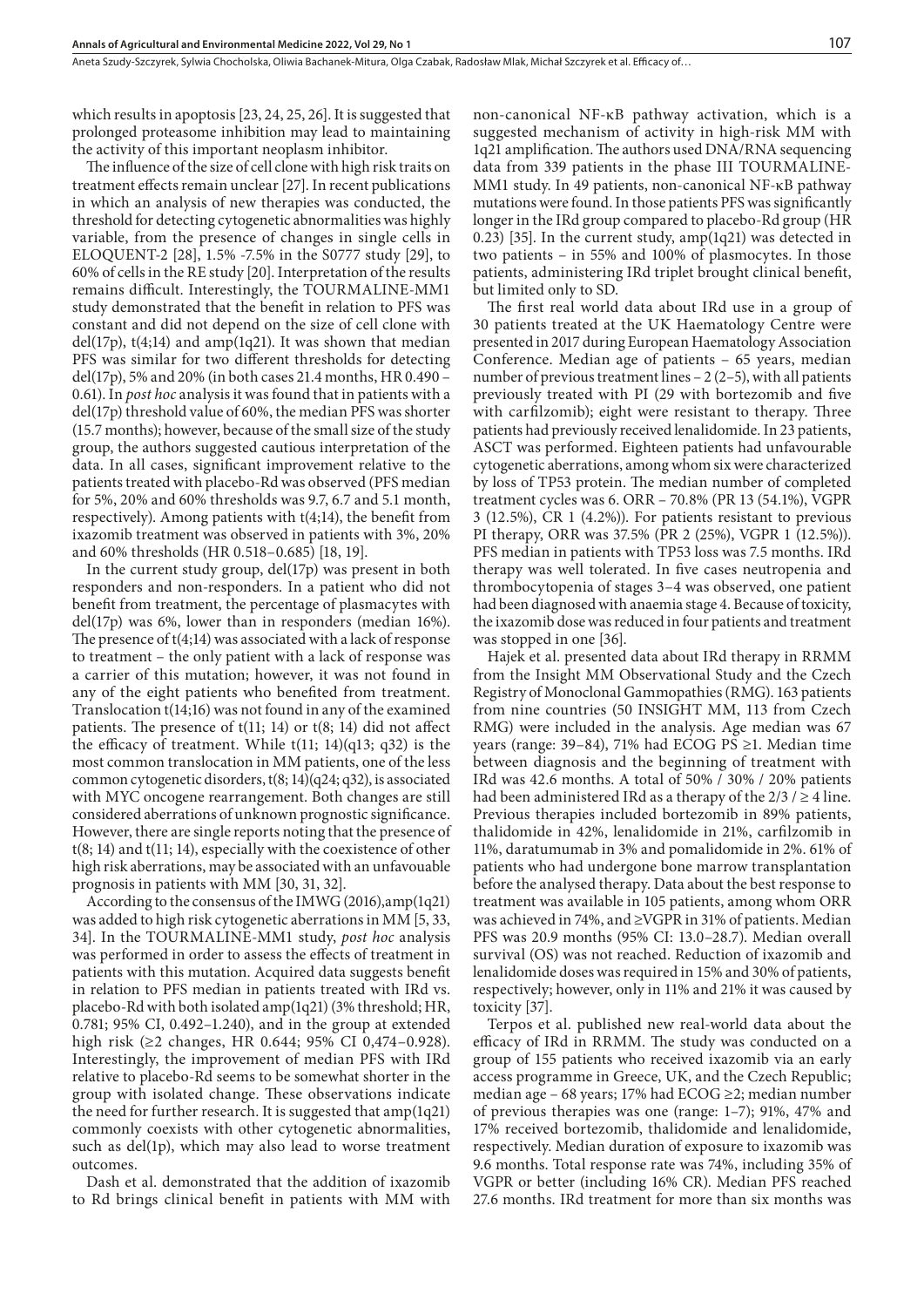related to prolonged PFS (HR 0,06). In 9% of patients, the treatment was stopped because of adverse events with no disease progression. Peripheral neuropathy occurred in 35% of patients (3% grade 3–4). Observations were consistent with the results of the TOURMALINE-MM1 study on a bigger patient population in a real-world setting. Because of the lack of routinely conducted cytogenetic tests, analysis of treatment efficacy in high molecular risk patients was not performed [38].

In a study comparing the effectiveness of IRd versus Rd in patients with relapsed and refractory multiple myeloma (RRMM), Minarik et al. confirmed the results of the TOURMALINE-MM1 study. The study involved 344 patients, 127 treated with IRd and 217 Rd. The median PFS for the IRd was 17.5 months, and for the Rd 11.5 months (p=0.005), median OS 36.6 months vs.26.0 months (p=0.008). ORR was 73.0% in the IRd group vs. 66.2% in the Rd group. The IRd regimen was most beneficial in patients  $\leq$  75 years of age with ISS I, II, and after the first and second relapses. Patients with extramedullary disease did not benefit from IRD treatment (median PFS 6.5 months). Both regimens were well tolerated and the incidence of any and grade 3/4 toxicity was comparable. High-risk abberations (t(4; 14), t(14; 16), or del(17p13)) occurred in 11.8% (15/127) of patients in the IRd cohort and 8.8% (19/217) of patients treated with Rd. In the high-risk group of RRMM patients, one patient achieved VGPR, six PR, four MR, two had SD, and two progressive disease (PD). Among patients in the Rd cohort whose disease was considered to be high risk, one patient achieved VGPR, seven – PR, five – MR, three maintained SD, and three progressed [39].

Cohen et al. presented the results of ixazomib-based combination treatment in patients with RRMM in a realworld setting. The study group consisted of 78 patients from 7 participating sites from the Israeli registry, 82% of whom used the IRd scheme. In 13 patients, ixazomib was used in ≥4th line of treatment. 29 patients were diagnosed with high-risk cytogenetic disorders (t(4:14), t(14:16), del17p, or +1q21). The treatment was relatively well tolerated, 11% of patients discontinued therapy due to toxicity. Median PFS on ixazomib reached 24 months (95% CI 17–30), median OS was not reached. Higher LDH, older age, and aggressive course of the disease were associated with worse PFS, while a deeper response to ixazomib ( $\geq$  VGPR) and a longer firstline bortezomib response  $(≥ 24$  months) were associated with improved PFS. Interestingly, there was no effect on PFS depending on cytogenetic risk according to FISH disease stage according to ISS/rISS classification and previously used therapies [40].

Surprisingly, a recently published, large real-world data study of IRd therapy in RRMM patients in Asia presented different results than those of TOURMALINE-MM1. The study included 122 patients from 16 centres of the Kansai Myeloma Forum database. Median age was 72 years, median of prior chemotherapy lines was four. Bortezomib had been previously used in 85.4% and lenalidomide in 89.3% patients. The treatment was stopped due to disease progression in 46 and adverse events in 32 cases. Median PFS was 11.9 months while median OS was not reached. IRd regimen showed poor efficacy, especially in patients without the IgG M-protein component and refractory to lenalidomide [41].

#### **CONCLUSIONS**

Molecular abberations are one of the most important prognostic factors in patients with MM. Patients with relapsed/refractory disease and unfavourable cytogenetic abberations have a particularly poor prognosis. The outcome is highly dependent on the treatment strategy. Data from the TOURMALINE-MM1 study and real-world observations indicate that in the presence of high-risk specific cytogenetic abnormalities such as del(17p),  $t(4;14)$ ,  $t(14;16)$ , the use of the IRd treatment regimen should be considered. It seems to be a very promising option with high efficacy and good tolerance; however, a large randomized trial comparing the effectiveness of new anti-myeloma drugs, especially in patients with cytogenetic abnormalities, is still lacking.

#### **REFERENCES**

- 1. Kazmi SM, Nusrat M, Gunaydin H, et al. Outcomes among high-risk and standard-risk multiple myeloma patients treated with high-dose chemotherapy and autologous hematopoietic stem-cell transplantation. Clin Lymphoma Myeloma Leuk. 2015; 15(11): 687–693.
- 2. Mikhael JR, Dingli D, Roy V, et al. Management of newly diagnosed symptomatic multiple myeloma: updated Mayo Stratification of Myeloma and Risk-Adapted Therapy (mSMART) consensus guidelines 2013. Mayo Clin Proc. 2013; 88(4): 360–376.
- 3. Sonneveld P, Avet-Loiseau H, Lonial S, et al. Treatment of multiple myeloma with high-risk cytogenetics: a consensus of the International Myeloma Working Group. Blood. 2016; 127(24): 2955–2962.
- 4. Fonseca R, Bergsagel PL, Drach J, et al. International Myeloma Working Group. International Myeloma Working Group molecular classification of multiple myeloma: spotlight review. Leukemia. 2009; 23(12): 2210–2221.
- 5. Kuiper R, van Duin M, van Vliet MH, et al. Prediction of high- and lowrisk multiple myeloma based on gene expression and the International Staging System. Blood. 2015; 126(17): 1996–2004.
- 6. Gupta N, Hanley MJ, Xia C, et al. Clinical pharmacology of Ixazomib: the first oral proteasome inhibitor. Clin Pharmacokinet. 2019; 58(4): 431–449.
- 7. Moreau P, Masszi T, Grzasko N, et al. Oral ixazomib, lenalidomide, and dexamethasone for multiple myeloma. N Engl J Med. 2016; 374(17): 1621–1634.
- 8. Ross F, Avet-Loiseau H, Ameye G, et al. Report from the european myeloma network on interphase fish in multiple myeloma and related disorders. Haematologica. 2012; 97(8): 1272–1277.
- 9. Dmoszynska A, Chocholska S. Molecular biology methods in the diagnosis of multiple myeloma, In: Witt M, Dawidowska M, Szczepanski T. editors, 2012. Molecular Aspects of Hematologic Malignancies: Diagnostic Tools and Clinical Applications. Berlin Heidelberg: Springer-Verlag 443–449.
- 10. Kumar S, Paiva B, Anderson KC, et al. International Myeloma Working Group consensus criteria for response and minimal residual disease assessment in multiple myeloma. The Lancet Oncology. 2016; 17: e328-e346.
- 11. Kumar SK, Dispenzieri A, Lacy MQ, et al. Continued improvement in survival in multiple myeloma: changes in early mortality and outcomes in older patients. Leukemia. 2014; 28(5): 1122–1128.
- 12. Palumbo A, Avet-Loiseau H, Oliva S, et al. Revised International Staging System for Multiple Myeloma: a report from International Myeloma Working Group. J Clin Oncol. 2015; 33(26): 2863–2869.
- 13. Maiese EM, Ainsworth C, Le Moine JG, et al. Comparative efficacy of treatments for previously treated multiple myeloma: a systematic literature review and network meta-analysis. Clin Ther. 2018; 40(3): 480–494.
- 14. Chim CS, Kumar SK, Orlowski RZ, et al. Management of relapsed and refractory multiple myeloma: novel agents, antibodies, immunotherapies and beyond. Leukemia. 2018; 32(2): 252–262.
- 15. Harousseau JL, Attal M. How I treat first relapse of myeloma. Blood. 2017; 130(8): 963–973.
- 16. Jagannath S, Abonour R, Durie BGM, et al. Heterogeneity of secondline treatment for patients with multiple myeloma in the connect MM